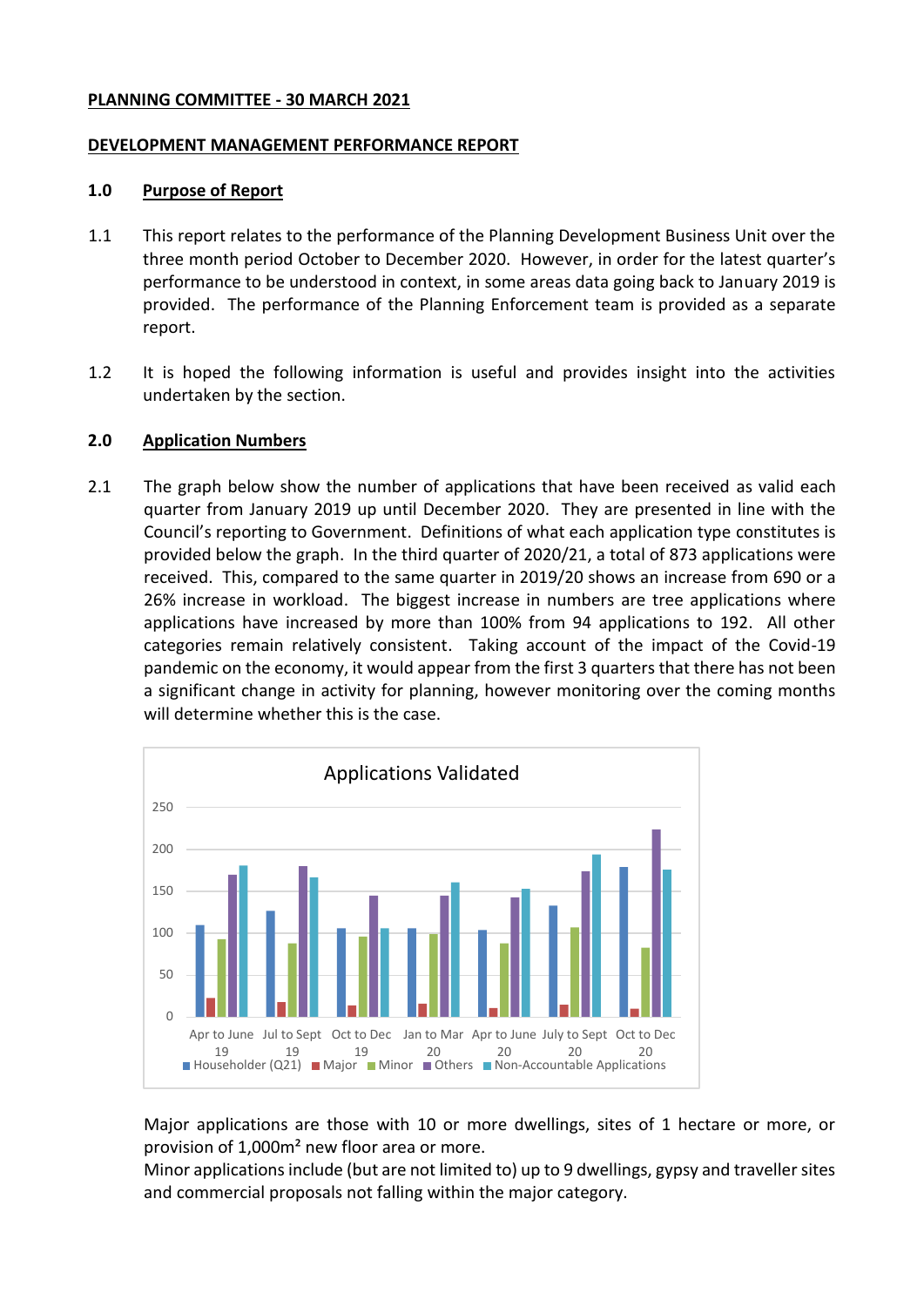Others include (but are not limited to) householder, advertisements and listed building applications. However, for the benefit of the above graph, householders have been extracted from the others category.

The 'non countable' category are those applications which are not reported to the Ministry for Housing, Communities and Local Government (MHCLG). Such applications include, but are not limited to: prior approvals, discharge of conditions, etc.

From the graph above, it can be seen that non-countable and others generally comprise the highest numbers, with householders shortly behind. For the previous quarter however, the number of householder proposals are at a comparable level with others and non-countable for all of the previous quarters. This is not surprising based on the larger scale of development major and minor predominantly comprise (and thus fewer are submitted).

## **3.0 Performance**

- 3.1 Government (MHCLG) monitor planning authorities on their speed of making decisions in relation to major and non-major applications. The target at national level is to determine 60% of major applications within the statutory period of 13 weeks or subject to the agreement of a time extension over a rolling two-year period. From quarter 4 2018 to quarter 3 2020, 94% of major applications have been determined within these timescales. For non-majors, it is 70% over a two-year period. From quarter 4 2018 to quarter 3 2020, 92% of non-major applications have been determined within these timescales. These targets are challenging when taking account, in accordance with the National Planning Policy Framework, to work positively and proactively with applicants in determining applications i.e. trying to find solutions as opposed to refusing a planning application that might be amended. However, it can be seen that performance has significantly exceeded these targets.
- 3.2 For authorities who under-perform against their national target, they will be classed as 'poorly performing' and applications for major development may be made by developers directly to the Planning Inspectorate. The Council would not receive the fees for these but would be expected to deal with all of the associated administration.
- 3.3 The following graph relates to the percentage of planning applications determined within set timescales.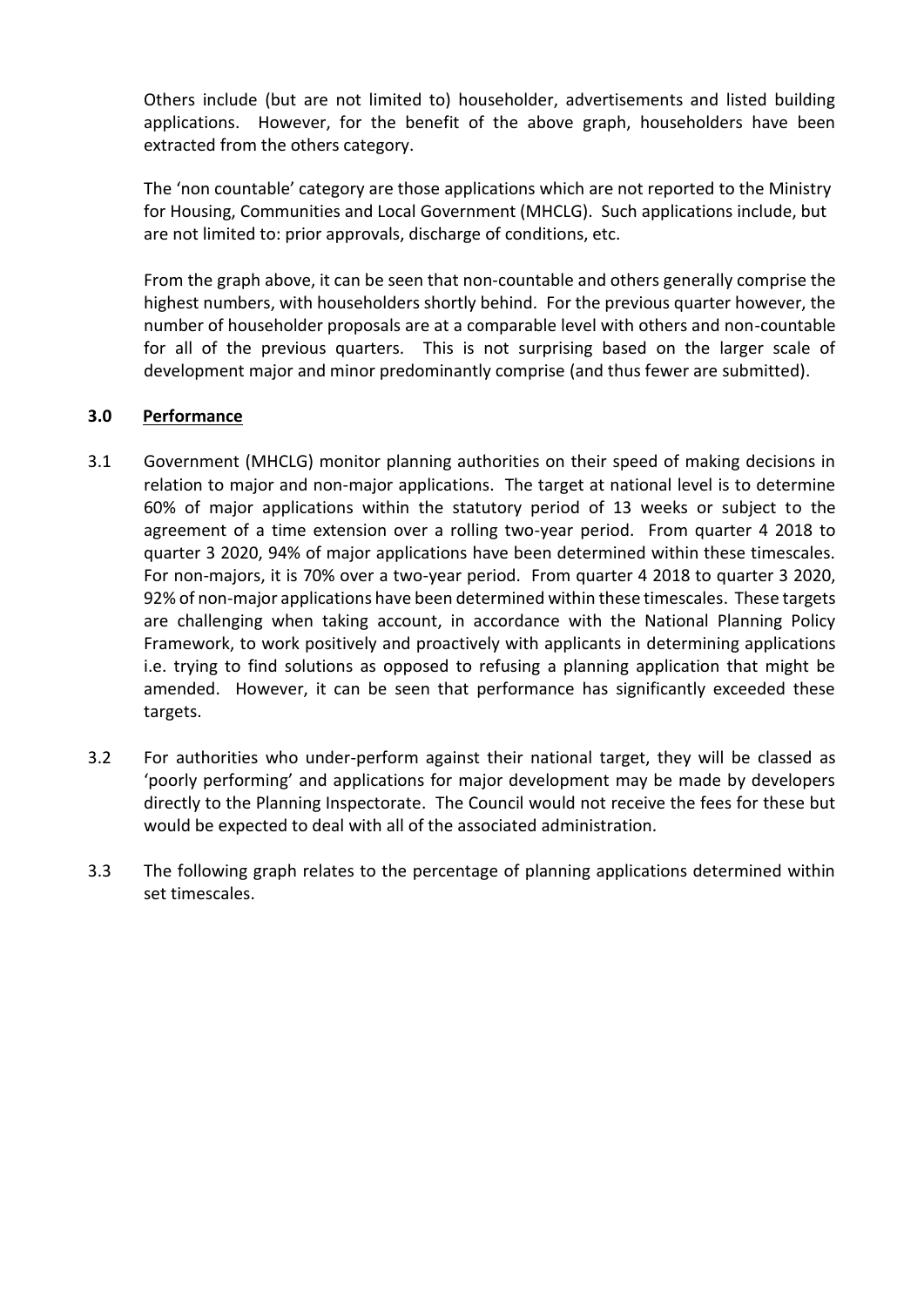

- 3.4 Over the previous four quarters, performance for majors has remained at 100% increasing from 94% and 88% in the second and third quarters of 2019. Minors has reduced slightly from 98% to 97% to 94% and for others has remained at 96% compared to the quarter. As Members will be aware, since April last year Officers have worked solely from home. There has been a little fluctuation in the performance over the previous 12 months since January, but overall the graph demonstrates how the team has been able to maintain and exceed previous performance.
- 3.5 These targets continue to be achieved due in part to seeking time extensions for dealing with the applications beyond their statutory time period from applicants. Time extensions might be sought for a variety of reasons but might include seeking negotiations, complex and/or controversial proposals and items presented to Committee. Time extensions do not go against the authority in terms of speed of decision making when reporting. However, Members will be aware that the White Paper is suggesting that the determination timescales set out in legislation should be adhered to and are looking to potentially implement this as part of the overall planning changes.
- 3.6 The graph below shows the total number of applications determined each month in blue and alongside, those in red are the number of applications where time extensions have been sought of those determined. Seeking time extensions means that case officer workloads increase overall which makes dealing with newer applications on time more challenging. Over the longer term, approximately one third of all applications determined are subject to a time extension. It is hoped, following recent recruitment, that it might be possible to reduce the number of applications with time extensions and following that also reduce the overall time taken to determine planning applications. New local performance targets have been introduced addressing the speed of decision making for major and minor planning applications. As longer term monitoring takes place details will be provided as a better understanding is obtained. Alongside this reporting, a review will be undertaken in due course of processes to try and assist in issuing decisions more speedily.

Caution needs to be given in relation to providing a quick decision. For example, it would be theoretically possible to determine all applications within statutory timescales without a request for a time extension. However, this would likely mean that a significant number of applications would be refused due to the inability to negotiate leading to complaints and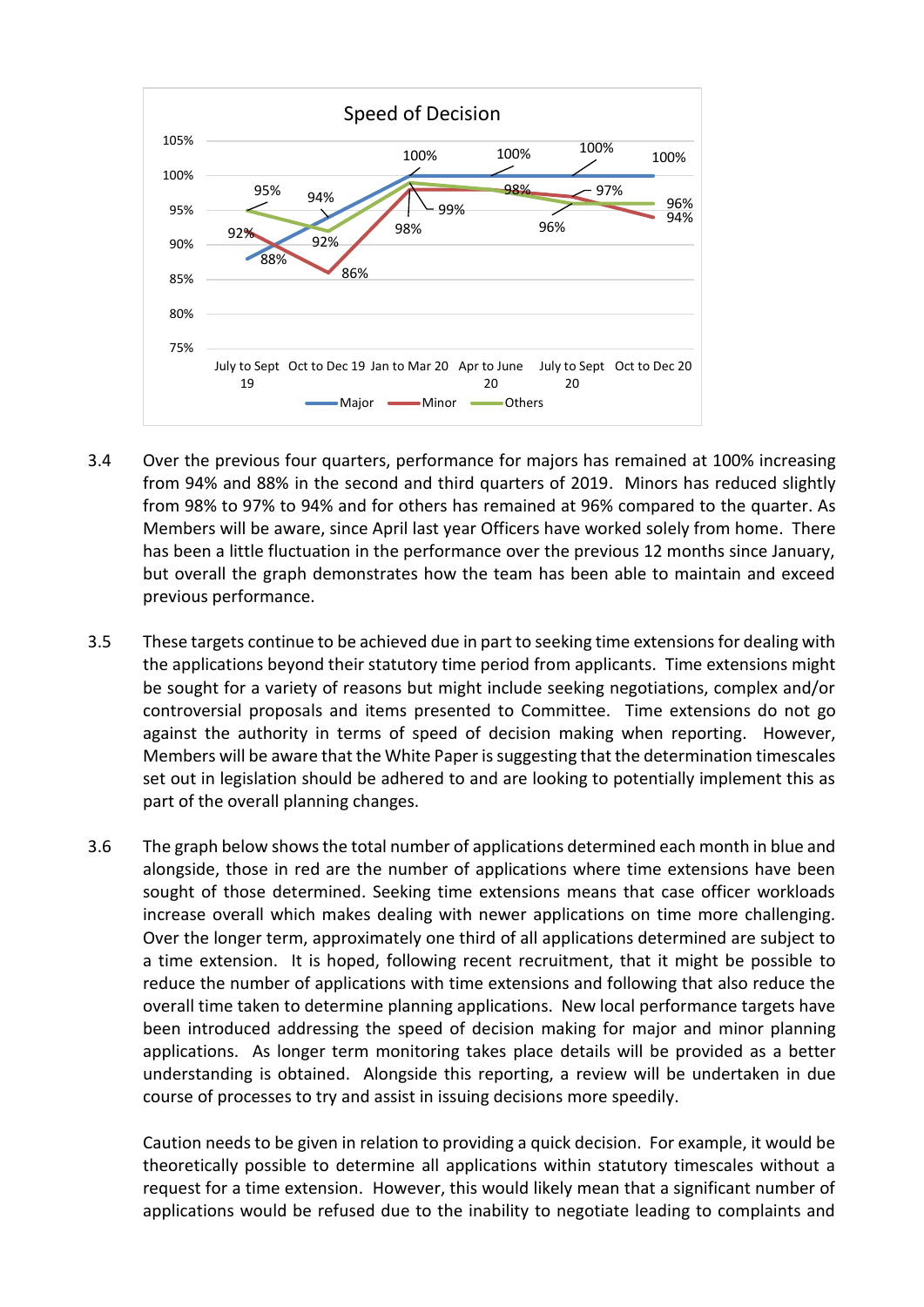resubmission of applications which in the majority of instances would not be subject to a further planning application fee.



3.7 Of the decisions reported above, the following graphs show the number of decisions that were granted, refused, split (i.e. part granted and part refused) and withdrawn across the major, minor and other categories. The only types of applications where a local planning authority is able to issue a split decision are for advertisement and tree applications unlike the Planning Inspectorate who is able to do this for all application types. All three graphs demonstrate that the majority of applications are granted (cumulatively approximately 81% across the 3 months). Withdrawals (total of 19) are not reported as part of our overall performance to government but will still have involved a significant amount of work by the case officers. These applications are frequently resubmitted, often as a 'free go', whereby no fee is payable. Finally disposed of applications are those which have gone beyond the time period for determination and the time period for making an appeal has expired and the applicant has not engaged in further discussions regarding the proposal, notwithstanding the department's attempts to engage.

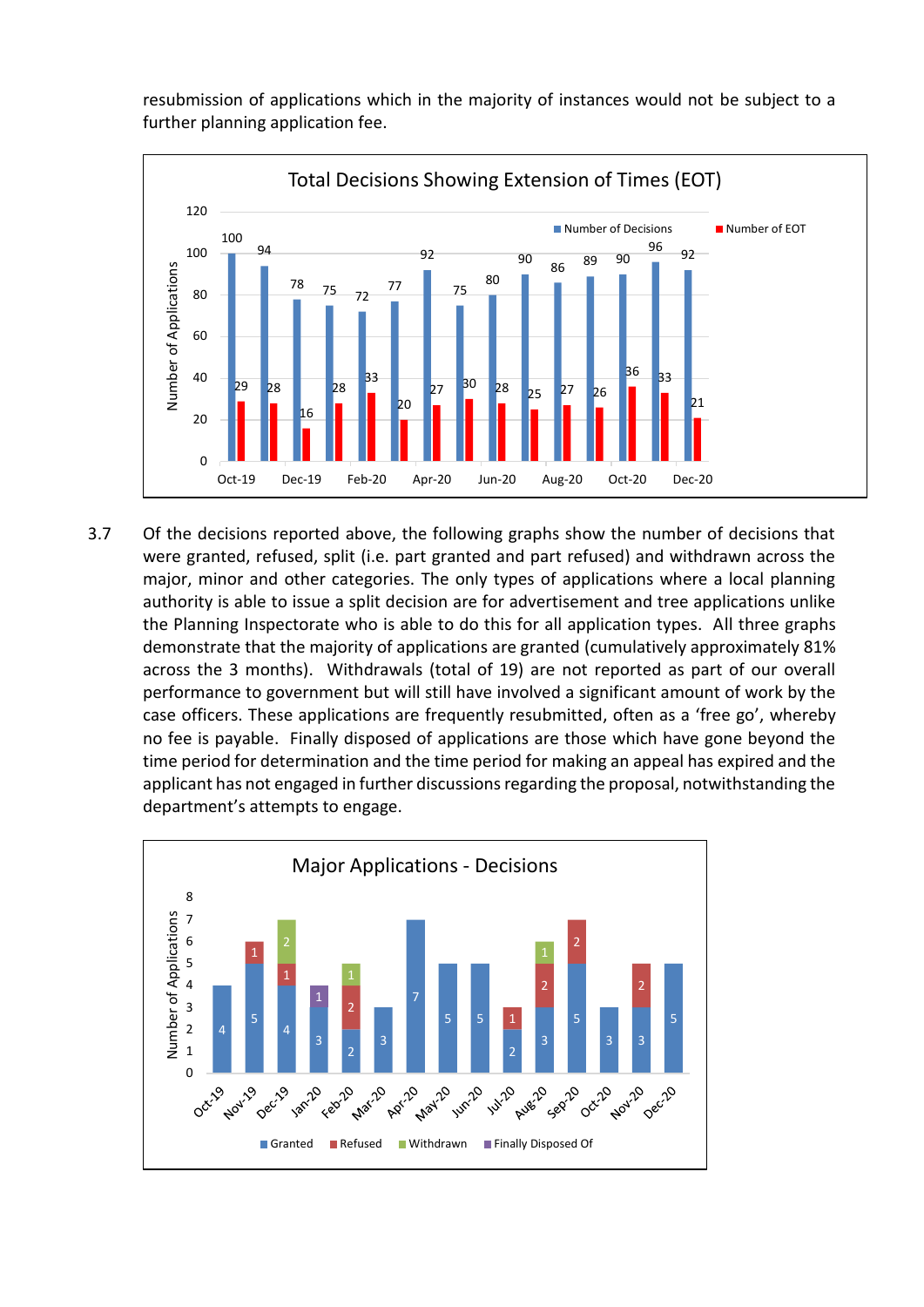



### **4.0 Tree Applications**

- 4.1 Trees are a valued amenity contribution to the character of the District. Those that are subject to a Tree Preservation Orders (TPOs) or within a Conservation Areas require consent from the Council before works are commenced. In relation to unprotected trees within a Conservation Area, the consent seeks the Council's decision as to whether or not the tree has the necessary amenity criteria such that it should be subject to a Preservation Order. These criteria include consideration to:
	- Its condition and suitability
	- $\blacksquare$  Its remaining longevity (in years) and suitability
	- Its relative public visibility and suitability
	- Other factors, such as whether it has historical value, its rarity, whether it is part of a group etc.

Where it meets these criteria, a TPO will be made. Applications for works to trees in Conservation Areas require the Council to make their determination within 6-weeks and the Order issued within this timescale. If a decision is not made by the first day of the 7th week,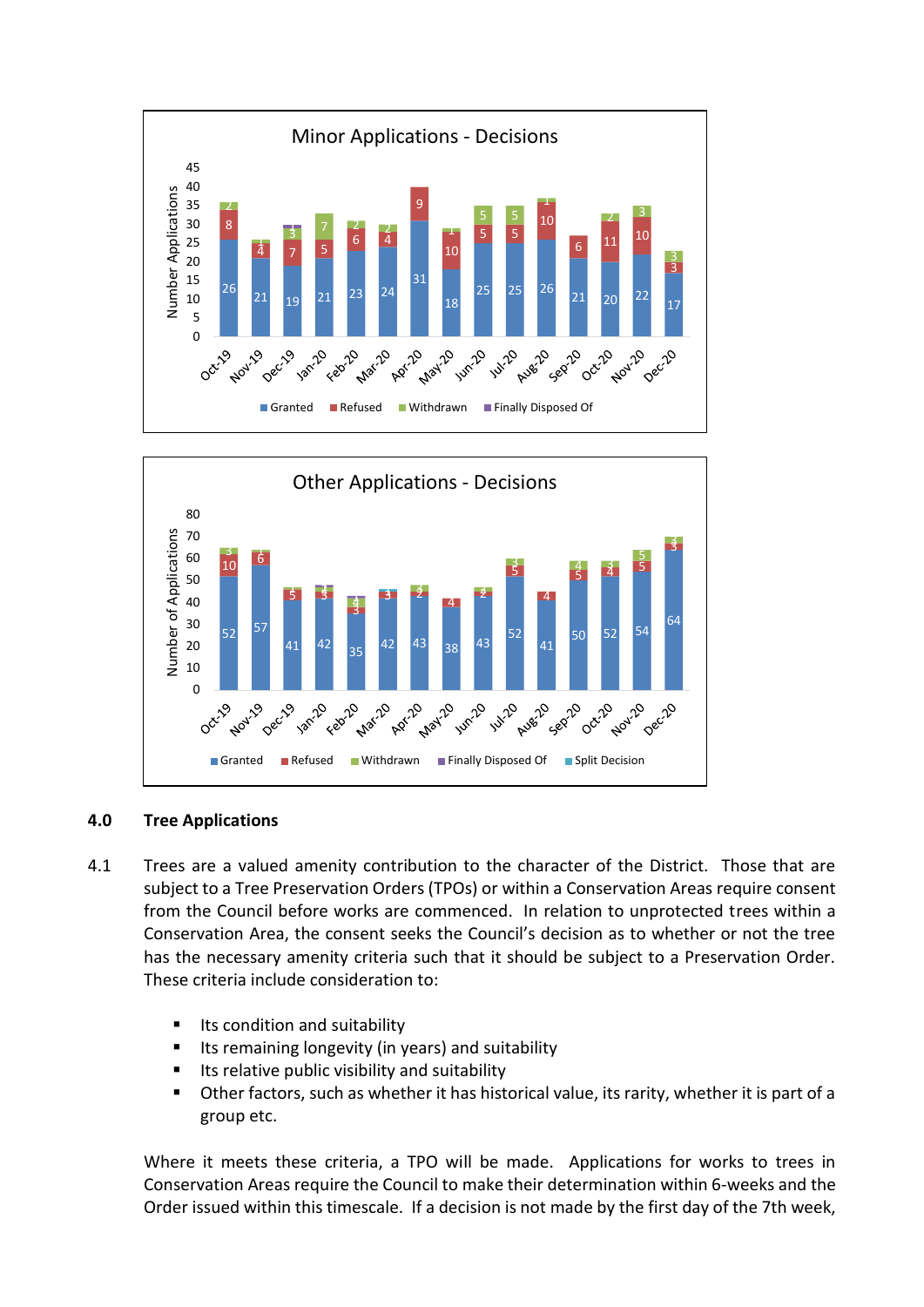the applicant may undertake the works that they were seeking consent for. These applications are not subject to a planning fee.

4.2 The following graphs show the number of TPO and Trees within a Conservation Area applications determined each month and whether they were determined within the statutory timescales. The number of applications received each month have no consistency making resourcing more difficult. It should be noted however that where the Officer identifies a potential risk to a tree of value, this is determined within the statutory period in order that further protection for the tree can be put in place.





## **5.0 Appeals**

5.1 The chart below shows the number of appeals against planning applications and enforcement notices that have been allowed, dismissed and split (part allowed and part refused). It can be seen that the total number of appeals fluctuates quite considerably, and like Tree applications makes resourcing them a little challenging, with a need to balance appeal work against the number of applications a case officer is dealing with, where possible. Additionally, the type of appeal makes resourcing more challenging. There are 4 types of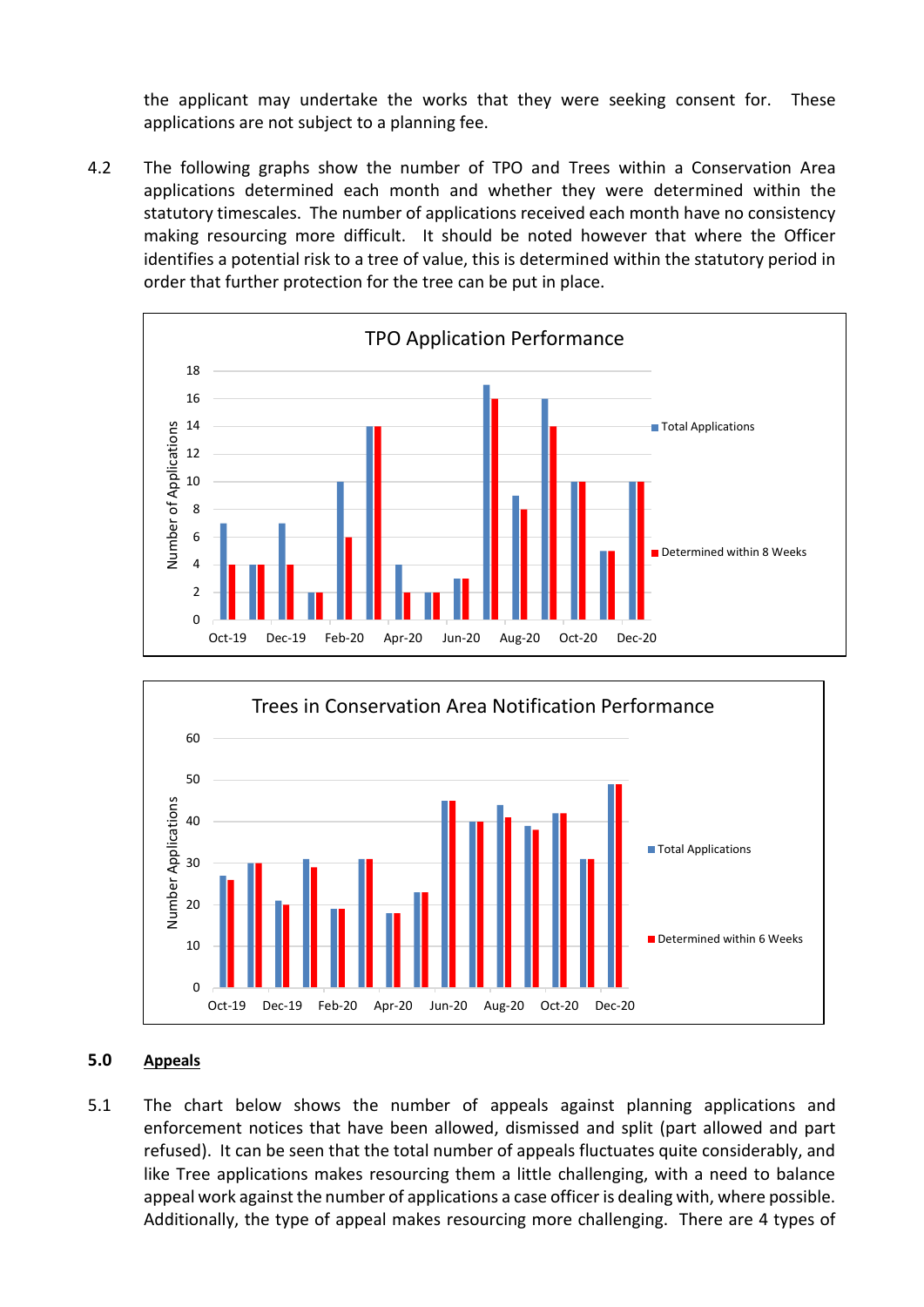appeal – inquiry, hearing, written representations and fast track with the amount of resource responding accordingly from very high to low. This quarter has seen a slight fall in the number of decisions compared to the previous quarter, from 16 to 13. It is anticipated this is largely due to Covid-19 and the Planning Inspectorate assessing how its appeal inspectors could work safely. The number dismissed exceeds the number allowed and is line with the Government's previous target of having no more than 33% allowed. A review of appeal decisions will be provided as part of the next performance report which will analyse the whole financial year. Where a split decision has been issued, in terms of the Government's monitoring, this is treated as a dismissal.



- 5.2 As well as the Government monitoring authorities in relation to performance for determining applications, it also monitors quality in relation to the number of major and non-major applications overturned (i.e. allowed) at appeal. The threshold is for fewer than 10% of major applications overturned at appeal over a rolling two-year period. For authorities who exceed this target, they will be classed as 'poorly performing' and applications for major developments may be made by developers directly to the Planning Inspectorate.
- 5.3 As of 1 April 2018 the Ministry of Housing, Communities and Local Government (MHCLG) implemented a threshold for quality of decisions for major and non-major applications at 10%. For clarification, this is 10% of all major decisions and all non-major applications (i.e. minor and others) decisions refused by the Council and subsequently overturned (allowed) at appeal over a rolling two-year period.
- 5.4 Data from government has not been updated since the quarter 1 report was presented to Members which showed the Council is significantly below the thresholds set out.
- 5.5 As well as the cost of administration of appeals, the Council must have regard to the potential to have costs awarded against it, should it be found that the decision, or the Council's behaviour was unreasonable, such cases are reported to the Planning Committee. There have been no costs awarded against the Council is the previous quarter.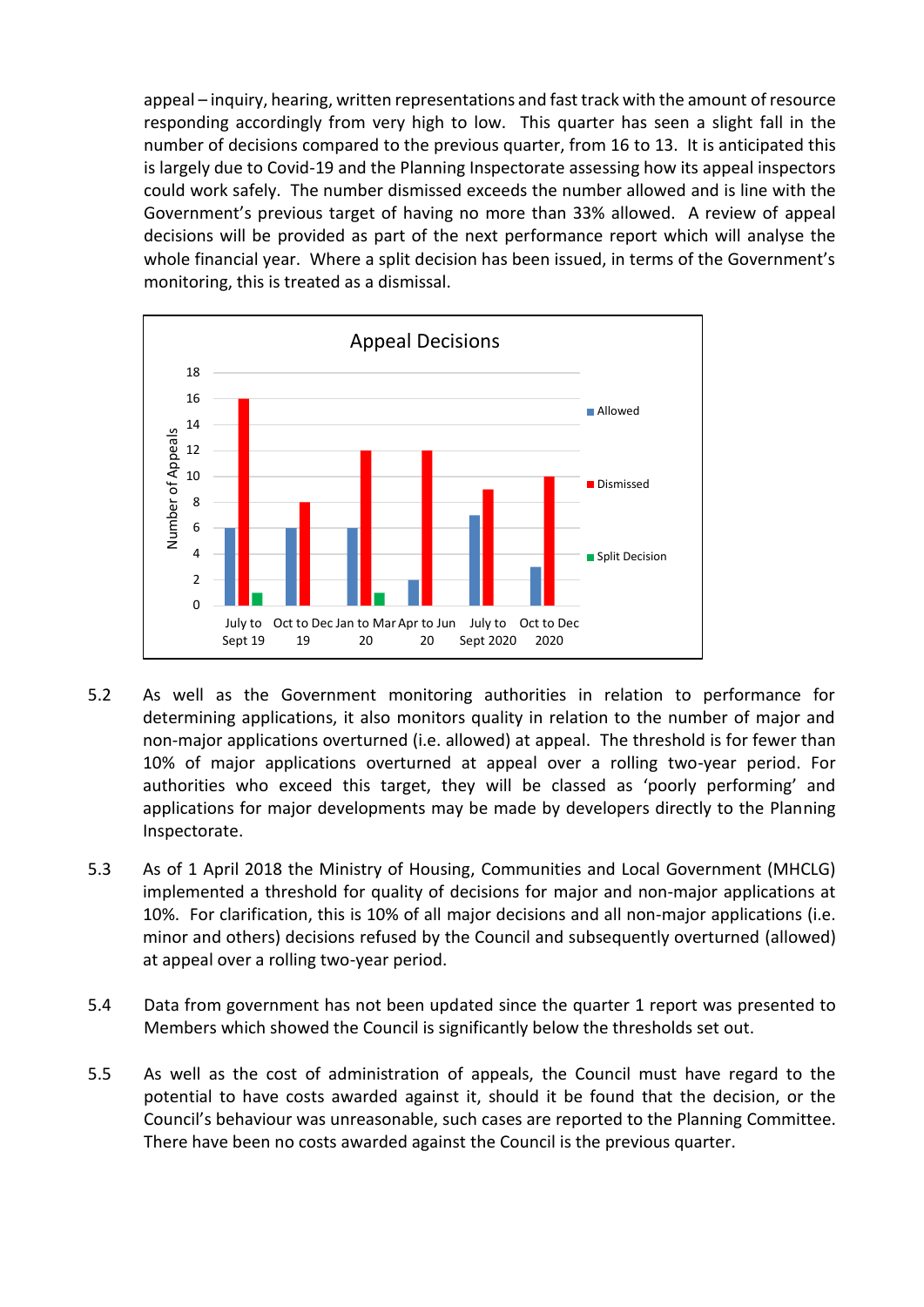# **6.0 Updates**

- 6.1 Staffing Since the previous report was presented, there has been some change in relation to staffing. One officer left the authority in November and recruitment is underway to find a replacement. A new starter joined in November (Isabel Verheul). Four other posts have been recruited to – Conservation Officer (Megan Atkinson); Heritage Action Zone (Charlotte Hetherington); Planning Apprentice (Joshua Harvey); Planning Support Officer (Maternity Cover) (Michael Read). The two conservation appointments will assist in delivering the Council's ambitious heritage projects and also with the apprentice looking to improve the functionality of back office systems to assist in the delivery of the increased workload.
- 6.2 Workloads at present are very high due to the 2 public inquiries (PI) at Flowserve, Newark and Eakring Road, Bilsthorpe. Preparation for a public inquiry is significantly more intensive in relation to resources than an appeal dealt with either by written representations or a hearing. A PI in effect removes the case officer from being able to deal with any more than a handful of applications (for a full time employee) at any one time. With the increased workload reported earlier together with these inquiries, this is causing significant pressure on the rest of the team trying to meet performance deadlines.
- 6.3 Changes are being looked at in relation to the weekly list of planning applications received with the addition of the case officers name and phone number and a link to the application documents on the Council's website. It is hoped these changes will make it easier for everyone to be able to speak to the right person and view plans etc.
- 6.4 Nationally, a number of changes that were temporarily made following the outbreak of the Covid-19 pandemic have been extended. These include:
	- allowing the hospitality sector to extend pavement licenses for a further 12 months,
	- increased number of days for temporary events from 28 to 56 days is extended until 31 December 2021,
	- allowing restaurants and pubs/cafés to continue to serve takeaway food until March 2022.

Details are awaited regarding extending the time limit for holding virtual [planning] committees which is due to expire in May this year.

# **7.0 Equalities Implications**

7.1 None from this report

# **8.0 Financial Implications**

8.1 None from this report.

# **9.0 Conclusion**

9.1 Performance has continued to be met and exceeded, notwithstanding the need to work remotely due to Covid-19. The recent recruitment has and will enable further positive changes to be made to the service for the benefit of the District's communities and businesses.